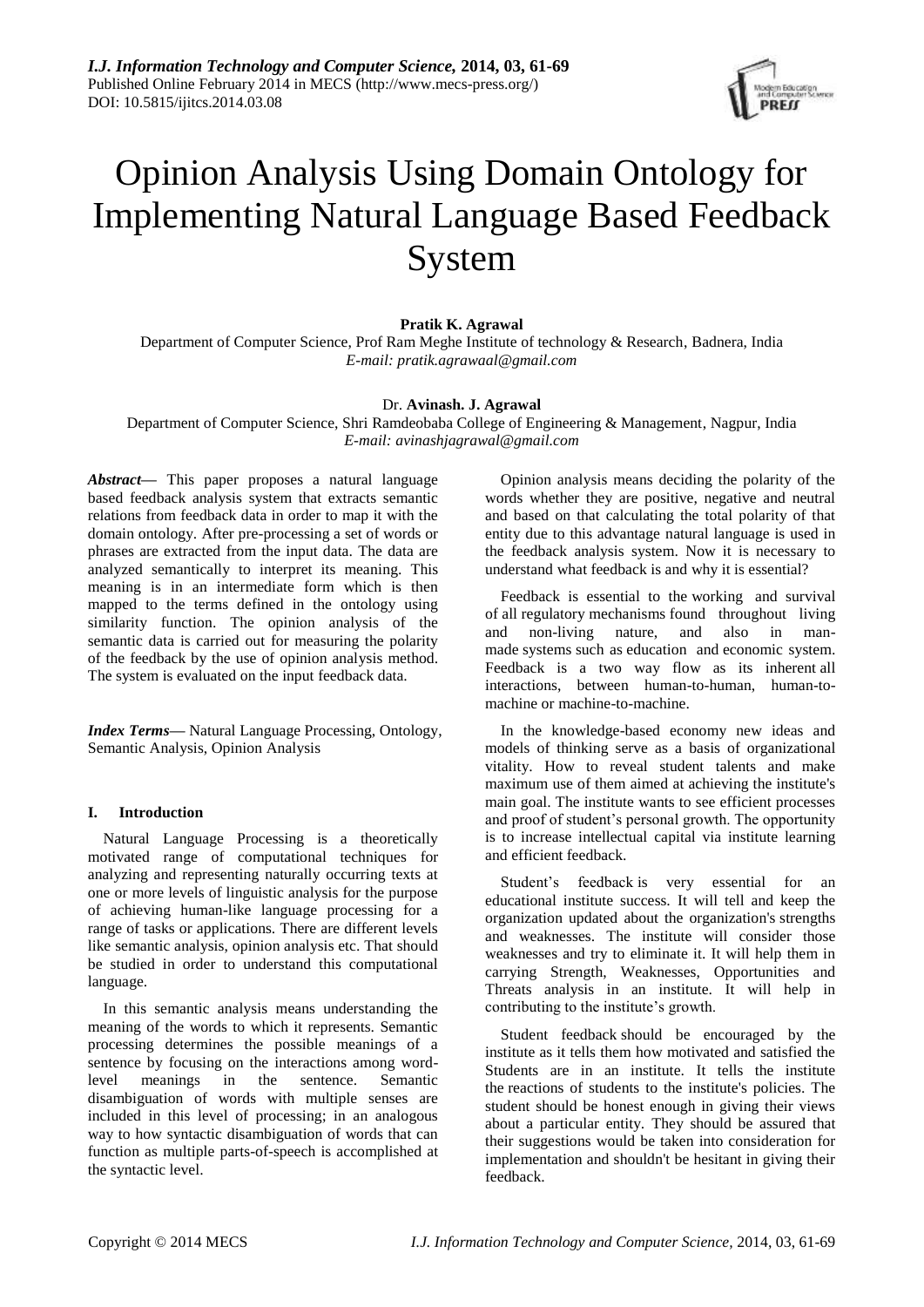Taking feedback is not enough the feedback should be properly evaluated for that feedback analysis system plays an important role. Feedback analysis means evaluating the feedback in an optimized way to implement suggestions given by the student in less time. Thus, the institute should encourage students to give feedback and take it into consideration for the growth and smooth running of the institute.

The remainder of this paper is organized as follows: Section 2 gives an effective motivation for the development of the feedback system. Section 3 describes the related work that helps in designing and implementing the system. Section 4 presents the proposed feedback system. Section 5 describes the result of the testing data that is carried out on the system. Conclusion and future work are given in the final section.

#### **1.1 Motivation**

The motivation of natural language based feedback system shall be described by an example. A person wants to provide the feedback for the organization. The organization will provide him with a feedback form. The online feedback from consists of a radio button. The radio button is marked with some specified values based on some calculation. The person wants to click on the given radio button for providing feedback to the organization.

Due to the use of a radio button, the person fails to express his feeling and also was not able to provide any suggestions regarding the organization. The organization is also not able to determine what the fault is in the system and so judgment regarding the problem cannot be made quickly.

So for all these problems, we can provide feedback systems that will analysis person day to day words. So that the person can easily express his views in his own words and can provide valuable suggestions for the organization. The organization can easily detect the problems by the person suggestions and judgment regarding that problems can be made easily and quickly. This will help us to save time and will helps in better development of the organization.

#### **II. Related work**

Opinion analysis has gained much attention from the research community in recent years. It is concerned with the problem of discovering emotional meanings in text, and most common tasks usually include emotion labeling, polarity recognition and subjectivity identification. The growing research interest is mainly due to the practical applications of opinion analysis. Companies and organizations are interested in finding out costumer opinions, while individuals are interested in others' opinions when purchasing a product or deciding whether or not watching a movie.

1. Jorge Carrillo de Albornoz, Laura Plaza, Pablo Gervás in their paper" A Hybrid Approach to Emotional Sentence Polarity and Intensity Classification" presents a new approach to sentence level opinion analysis. The aim was to determine whether a sentence expresses a positive, negative or neutral opinion, as well as its intensity. WSD is performed by the method over the words in the sentence in order to work with concepts, and makes use of the knowledge in an affective lexicon to label these concepts with emotional categories. It also deals with the effect of negations and quantifiers on polarity and intensity analysis. In two different domains extensive evaluation is performed in order to determine how the method behaves in 2-classes (positive and negative), 3-classes (positive, negative and neutral) and 5-classes (weakly positive, strongly positive, strongly negative, weakly negative and neutral weakly positive and strongly positive) classification tasks. The results obtained are compared favorably with those achieved by other systems addressing similar evaluations. [1]

2. Raymond Hsu, Bozhi See, Alan Wu in this paper "Machine Learning for Opinion Analysis on the Experience Project" proposed the following model

## *a) Bag of Words (Bow)*

The Bow model is the most basic feature model in opinion analysis. It treats each unique word token as a separate feature. We use Bow features as our initial feature set for our system. This basic model acted as a test bench for us to observe the changes needed to make to our model better.

## *b) WorldNet Synsets*

In order to improve the quality of the feature set and decrease overfitting, we used Word Net to map the words in the confessions onto their synonym set. By mapping words into their Synsets, we made the assumption that the words of similar meaning elicit similar emotions. This reduces the number of unique features we have and also improves the coverage of each feature. This technique also allows us to handle words that do not occur in our training data if they happen to be in the same Synsets as words that do occur in our training data.

#### *c) Opinion Lexicons*

Opinion lexicons are groupings of words into emotion and content categories. We used two of them in our system because we found they improved performance. We used them by replacing the original words with their opinion lexicon category. The first opinion lexicon we used was the Language Inquiry and Word Count (LIWC) (Penne baker et al., 2007), a hand engineered set of words and categories used by psychologists to group words by similar emotional and subject content. We also used features from the Harvard Inquirer (Stone et al., 1966), which also categorizes words by emotional and subject content. Like LIWC, the Harvard Inquirer was also hand-engineered by psychologists for the purpose of analyzing text. Both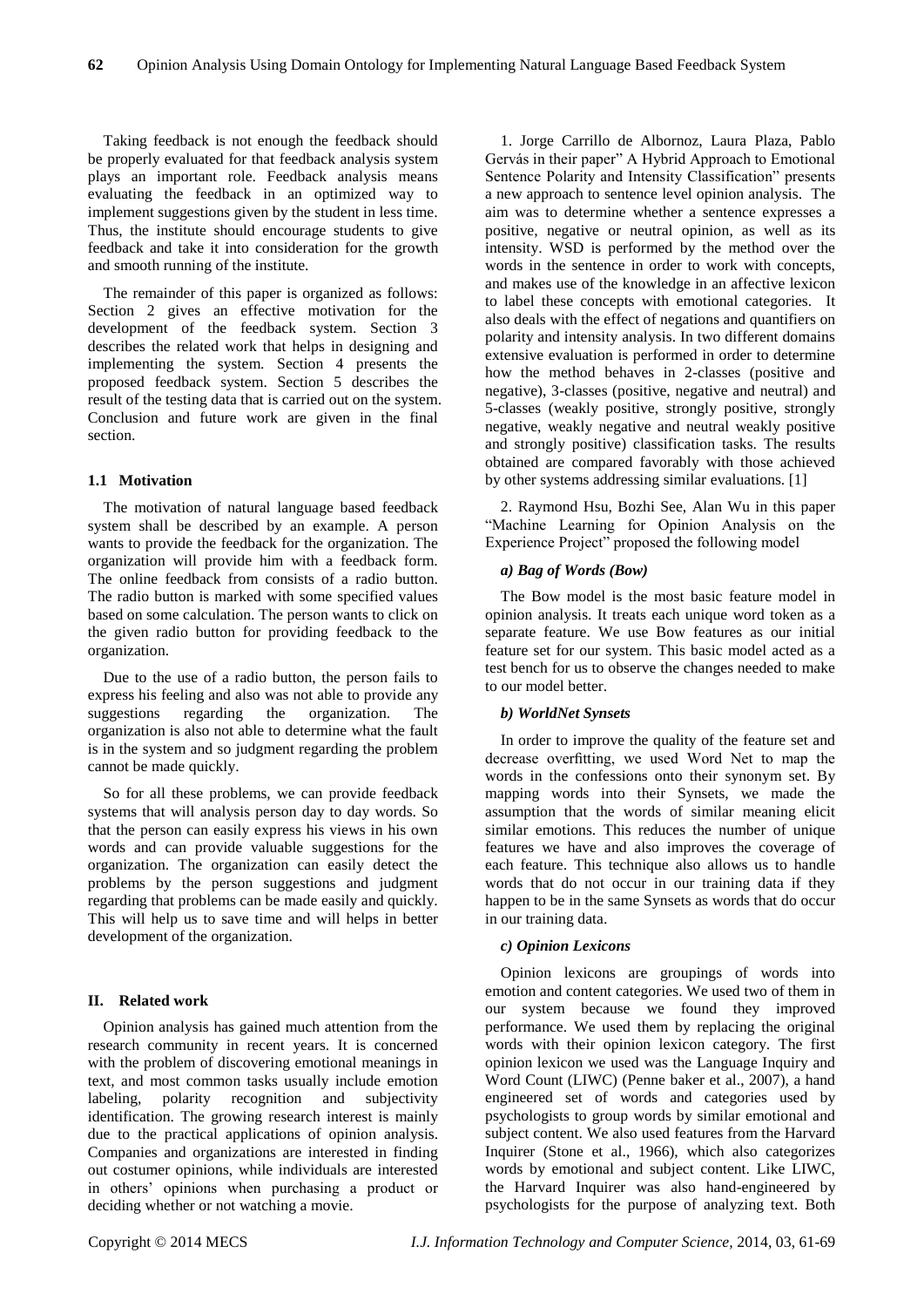lexicons have been used in previous work on opinion analysis. [2]

3. Kuat Yessenov in his paper "Opinion Analysis of Movie Review Comments" presents two main approaches for classification: supervised and unsupervised. In supervised classification, the classifier is trained on labeled examples that are similar to the test examples. Contrary, unsupervised learning techniques assign labels based only on internal differences (distances) between the data points .Each sentence is considered independent from other sentences in classification approach. The labels we are interested in this project are (1) subjectivity of the sentence and (2) polarity of the sentence.

The author considers three supervised – Maximum Entropy, Naive Bayes, and Decision Trees, and one unsupervised classification approach – K-Means clustering. All four algorithms are available in NLTK framework.

Naive Bayes assumes that all features in the feature vector are independent, and Bayes' rule applies to the sentence. It calculates the prior probability frequency for each label in the training set and provides a likelihood estimate from the contributions of all features, and the label is assigned to the sentence with the highest likelihood estimate.

Maximum Entropy classifiers compute parameters that maximize the likelihood of the training corpus. The generalization of Naive Bayes classifiers is represented. The classifier applies iterative optimizations that find a local maximum. And the start state is initialized randomly. They are run multiple times during the training to find the best set of parameters.

Decision trees create a flowchart based classifier. It utilizes decision stumps at each level, simple classifiers

that check for the presence of a single feature. The label is assigned to the sentence at the leaf nodes of the tree.

K-Means tries to find the natural clusters in the data, by calculating the distance from the centers of the clusters. The position of the centers is changed until the distances between all the points are minimal and centers are initially randomly assigned. K-Means can find only local maximum, and the final label assignment will be suboptimal. The common practice is to repeat the algorithm on the same data multiple times, and to represent the best result.

The author has analyzed the opinion of social network comments. He used the comments on articles from Digg as their text corpora. He evaluated the fitness of different feature selection and learning algorithms (supervised and unsupervised) on the classification of comments according to their subjectivity (subjective/objective) and their polarity (positive/ negative). The results show that simple bag-of-words model can perform relatively well, and it can be further refined by the choice of features based on syntactic and semantic information from the text. [3]

4. Minqing Hu and Bing Liu in this paper "Mining and summarizing customer reviews" proposed to build a lexicon of words with a known opinion for opinion classification. Opinion extraction techniques are very similar they are based on the adjectives surrounding the feature term. And the term differs from each other in the lexicon building process suggested using Word Net to build bipolar clusters. Starting with a head for each cluster, e.g. Fast for positive and slow for negative, subsets of these words be added to the corresponding clusters. It is based on the assumption that words that share the same orientation are synonyms and those having opposite orientations are antonyms. By having an initial seed, the lexicon can be expanded by following the Synsets in WorldNet. [4]



Fig. 1: Sample Bipolar Cluster suggested

## **III. Proposed Work**

The basic idea of the proposed system is to develop natural language based feedback analysis system for

feedback data which is capable of evaluating the feedback and provides result in appropriate form. The work mainly focuses on semantic mapping using the Jaccard similarity procedure followed by opinion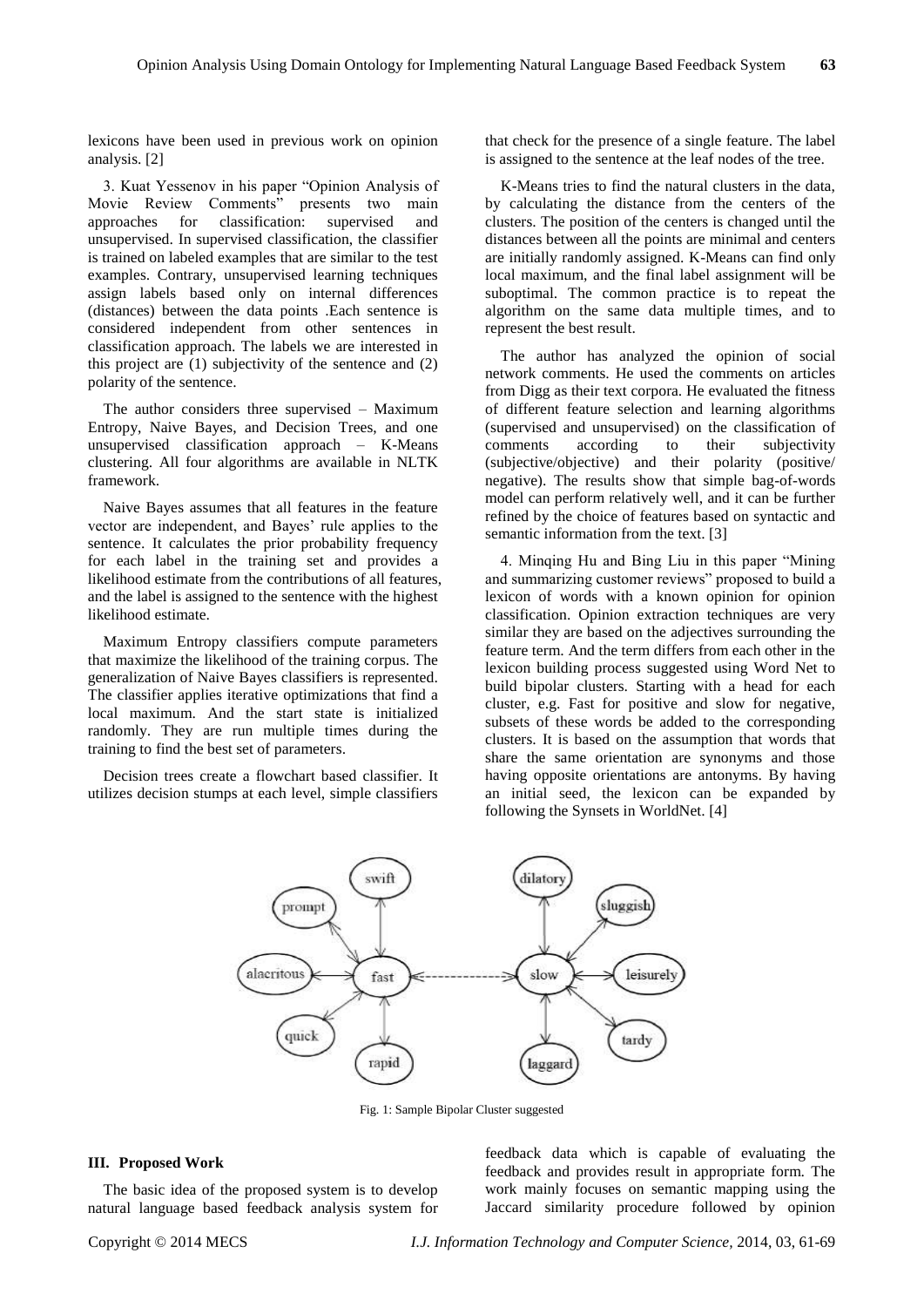analysis performed on the intermediate data for finding the polarity of the entity mentioned in the feedback data. Proposed architecture for this research work is as shown in figure 4.1. The architecture consists of seven phases which are explained in detail.



Fig. 2: Architecture of feedback analysis system

#### **3.1 Feedback Data Collection**

To create feedback database, feedbacks are collected from students with the help of feedback form. Students can express their views in free form about college, canteen, library, lab facility, extracurricular activities and teaching. In this way the feedback data is collected from the students of various departments of the institute. The input data collected from the students will help in analyzing and generating the result for the institute.

Example:

*Financial support should be given to all.*

*Air conditioner should be installed.*

*Company Package is very less.*

*Trainer should be available for sports activities.*

*Space in Canteen is very limited.*

*Playground is not available.*

## **3.2 Pos Tagging**

The feedback data collected in the above step are analyzed and all the sentences are tagged with the help of the bi-directional dependency network tagger.

In the feedback analysis system the pos tagging is important for finding the pos tagged words from the sentences. The Stanford tagger is considered for the system. It is trained with 10, 00,000 words from the Oxford dictionary with the help of standard Maxnet tagger methods.

Part-of-speech tagging is often a critical first step in various speech and language processing tasks. Highaccuracy taggers (e.g., based on conditional random fields) rely on well chosen feature functions to ensure that important characteristics of the empirical training distribution are reflected in the trained model. This

makes them vulnerable to any discrepancy between training and tagging corpora, and accuracy is adversely affected by the presence of out-of-vocabulary words. [6]

In corpus linguistics, word category disambiguation is the process of marking up the words in a text as corresponding to a particular part of speech it is based on its definition as well as context. It finds out the relationship with adjacent and related words in a phrase, sentence or paragraph. There are different pos tagged methods available like Stanford tagger, Latent Analogy, POSLDA, OPINE and based on their accuracy on Penn Treebank bank analysis the Stanford tagger was selected for the system that give an accuracy of 97.24%.

The Stanford tagger uses the following ideas (i) explicit use of both preceding and following tag contexts via a dependency network representation, (ii) it uses a broad view of lexical features, on multiple consecutive words including jointly conditioning, (iii) in conditional log linear model priors are effectively used, and (iv) Fine-grained modeling of unknown word features. Bidirectional dependency network tagger in bidirectional/wsj3t0-18 holder gives 97.24% accuracy on the Penn Treebank WSJ, an error reduction of 4.4% of the best previous single automatically learned tagging result. The tagger uses a bi-directional dependency network tagger for tagging the words the tagger is composed of both the features of tagging; it uses a CMM method of left to right and right to left for extracting the tagged tokens.

Pre-processing of the sentence is done with the help of Stanford tagger. The Stanford tagger is included in the library of the program then the English bidirectional distsim tagger model is initialized form the library. The Maxnet tagger method is initialized to load the model file. The sentences are read sequentially with the help of a buffer reader r, then tokenize is used that reads data from the input and tokenizes it and return a list of word objects which can be fed into tag sentences. There are 36 tags available in Penn tree bank. Using these tags a list of tagged words is created and it is stored in an array of tagged list. Tagged sentences are printed with the tags information. The code below shows the step by step working of the Stanford bidirectional tagger used in the pre-processing of the sentences.

#### Examples:

*Financial/JJ support/NN should/MD be/VB given/VBN to/TO all/DT. /.*

*Air/NN conditioner/NN should/MD be/VB installed/VBN./.*

*Company/NN Package/NN is/VBZ very/RB less/JJR./.*

#### **3.3 Designing of Domain Ontology**

Ontology means defining the organization flow from top to bottom. The ontology designed the organization structure in the form of a binary tree diagram that helps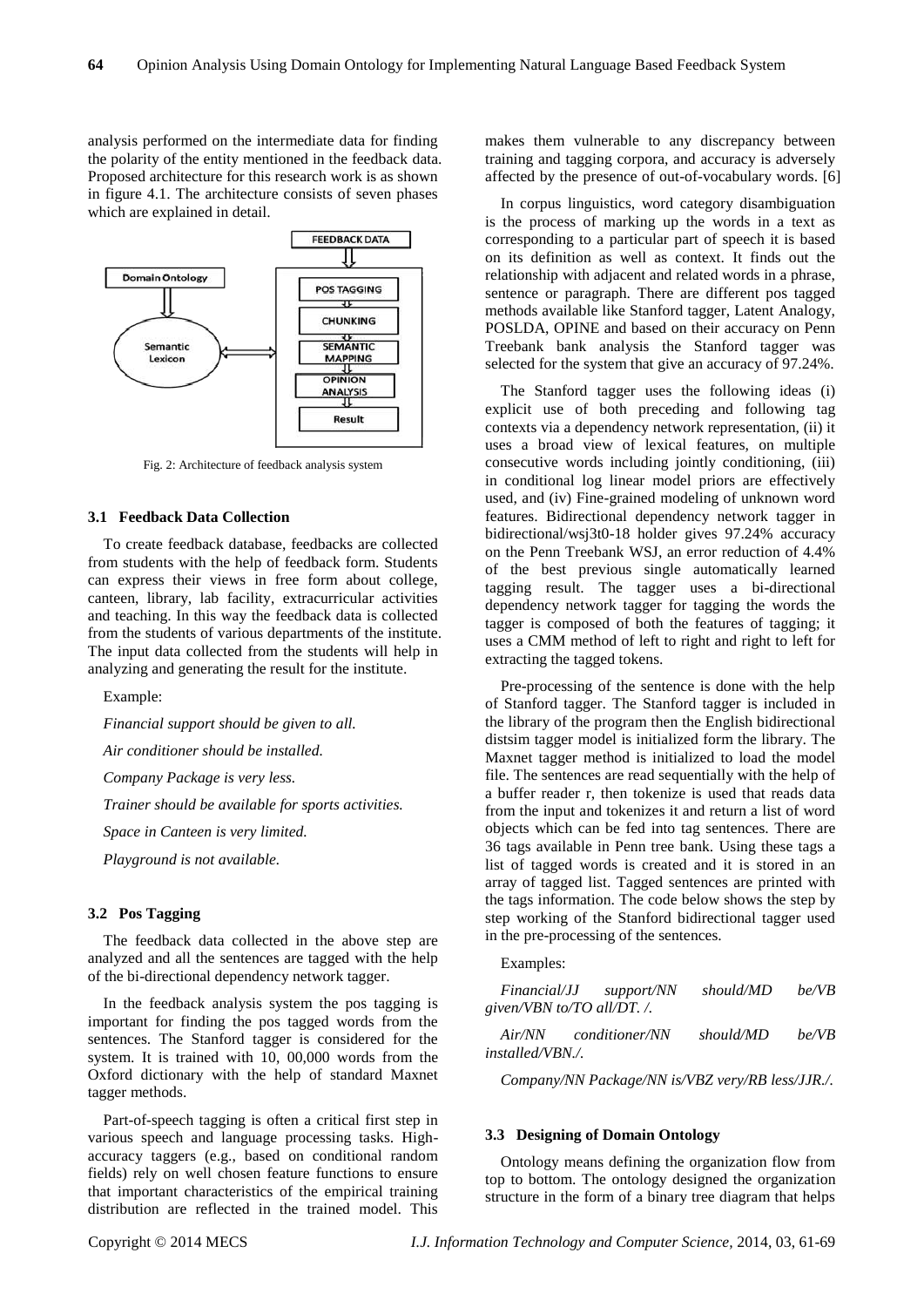in easily understanding the organization. There are certain steps that are necessary to follow in constructing the ontology model

The steps are as follows

- 1. Determine areas scope of domain ontology.
- 2. Examine the possibility of using existing ontology.
- 3. List important terms in the ontology.
- 4. Define classes and class hierarchy.
- 5. Define class attributes.
- 6. The definition of property distribution.
- 7. Create instances.

In the evaluation of the feedback system the institute is considered as the organization. Researchers have shown that it's hard to describe institute feedback concepts and their relationships using only one institute

Ontology model, it's possible to construct sub domain ontology models in organization sector. The mostly used ontology construction methods including Skeleton method, TOVE ontology, G&FOX method, KACTUS And Bernaras methods, SENSUS, IDEF5 and seven-step method. Ontolingua, Ontodaurus, WebOnto, Protégé, OntoEdit are the common tools to construct ontology models.

The institute is considered as the basic and foremost ontology it comprises of all the entity that is related to the institute and cover almost all of the small and big entities within it.

The various sub domain entities like infrastructure, canteen, library, lab facility, extracurricular activities, teaching, and placement is further designed based on the properties so that it will be easy for classifying the entity.

The sub domain ontology's are designed following the necessary steps and considering the properties for each entity.



Fig. 3: Domain and Sub-Domain ontology

## **3.4 Chunking**

Chunking is basically the identification of parts of speech and short phrases (like noun phrases). Part of speech tagging lets you are known whether words are nouns, verbs, adjectives, etc. The chunking takes place by combining all the terms that are specified in the grammar. The grammar is important in chunking that determines which words to chunk in same and different group.

In the feedback system chunking is used to chunk all the noun words from the sentences. A regular expression grammar is used that defines the NP words from the sentences, also known as a bag of words. These NP words or phrases will be used to match the words from the semantic lexicon and in order to determine which NP is related to which entity of the organization based on the properties. From the pos tagged words we have analyzed and extracted all the NP words with the help of grammar that defines the entity of the organization.

For example:

*Sports/ NNS facility /NN are /VBP not /RB available /JJ. /.*

*Chunked NP word*

*(NP Sports/NNS facility/NN)*

*In the example all the noun words are chunked as a single NP word.*

## **3.5 Semantic Lexicon**

A lexicon is a list of words in a language—a vocabulary—along with some knowledge of how each word is used. It may be general or domain-specific for example, suppose a lexicon of several thousand common words of English or different languages. The words that are of use are usually open-class or content words, such as nouns, adjectives and verbs rather than closed-class or grammatical function words, such as articles, pronouns and prepositions, whose behavior is tightly bound to the grammar of the language. A lexicon may include multi-word expressions such as fixed phrases (by and large), phrasal verbs (tear apart), and other common expressions.

Each word or phrase in a lexicon is described in a lexical entry; exactly what is included in each entry depends on the purpose of the particular lexicon. The details that are given may include any of its properties of grammatical behavior, spelling or sound, meaning, or use, and the nature of its relationships with other words. A lexical entry is therefore a potentially large record specifying many aspects of the linguistic behavior and the meaning of a word.

In the feedback analysis system the semantic lexicon is created based on the input training data. The semantic lexicon includes the word phrases, the entity and its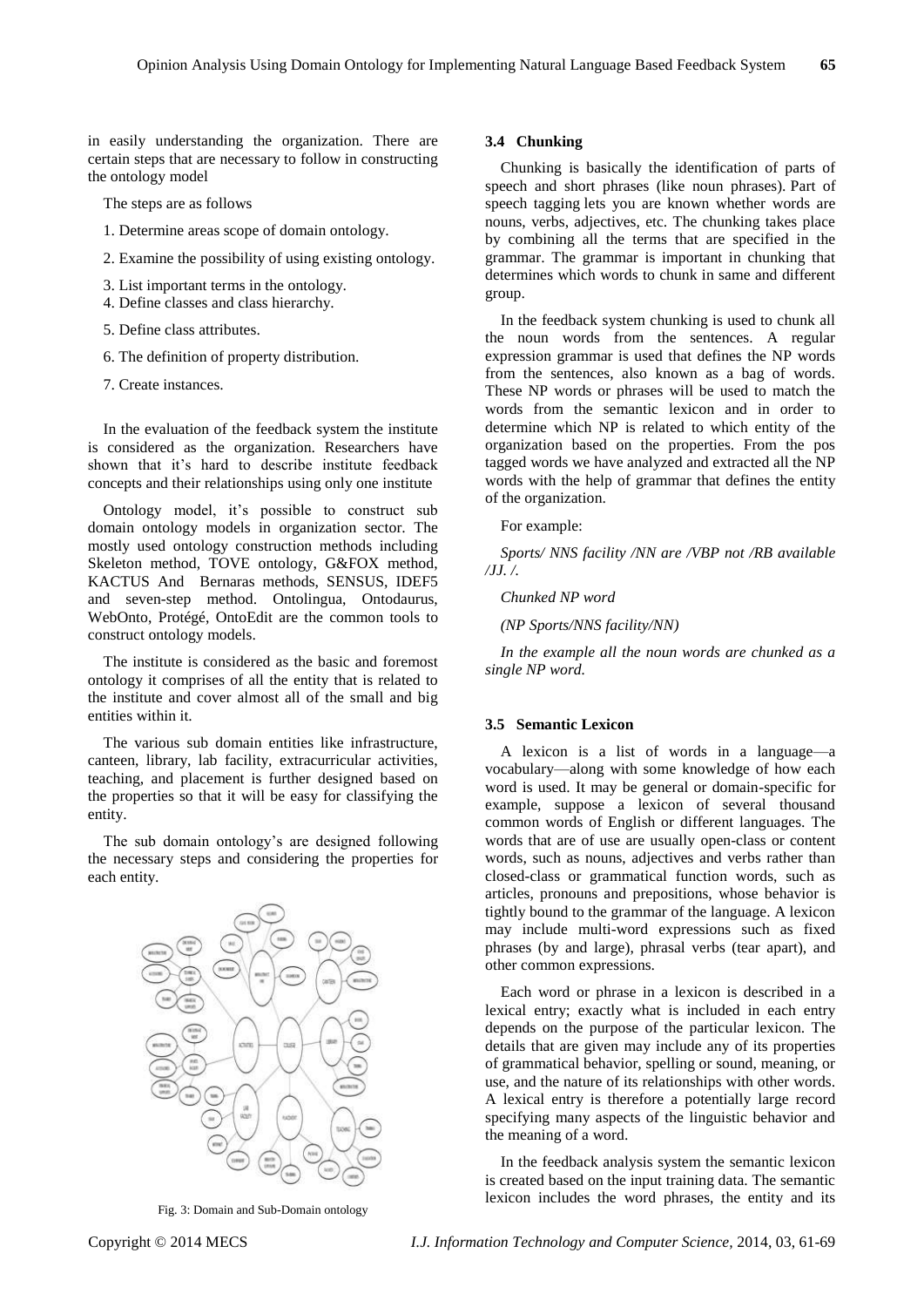associated properties. The entities of the institute are studied in details and based on training data the word phrases are arranged so that they specific the entity more correctly all the possible combination for the entity are specified in the word phrases. The lexicon is designed in the table format and based on the training data the entries in the lexicon are increased.

| Words or phrases   | Entity                            | Properties        |
|--------------------|-----------------------------------|-------------------|
| Contents           | Teaching                          | Contents          |
| Samoa              | Canteen                           | <b>Items</b>      |
| <b>Books</b> issue | Library                           | <b>Books</b>      |
| Trainer            | <b>Extracurricular activities</b> | Sports activities |
| Financial supports | <b>Extracurricular activities</b> | Sports activities |
| Drinking           | Canteen                           | Items             |
| Space              | Canteen                           | Infrastructure    |

Table 1: Semantic lexicon

Like this the semantic lexicon is built for all the entities. The chunked words from the sentence are matched with the first column on the bases of the properties with the help of similarity matching method and if the matching is above the set threshold value the words or phrases are marked with the entity form the second column and are taken for further processing.

#### **3.6 Similarity Matching**

Measures of semantic similarity between concepts are widely used in Natural Language Processing. Similarity evaluation between two documents is an important operation which lies at the heart of most text and language processing tasks. The similarity evaluation forms a main part of the information retrieval system for retrieving the information.

There are different methods available for similarity matching. In our system we are not able to match the exact similarity between the post tagged words and the semantic lexicon because there are various human spelling errors that have to consider while evaluating similarity. Avoiding the human spelling error problem can become a great bottle neck for our system because it is not possible that all students will spell the words properly as described in the lexicon and by considering the exact similarity match it will not be possible for the system to match that word to the lexicon and all that word will not be considered resulting in degrading the performance of the feedback evaluation system.

So to solve this problem in the system implementing some similar method that matches the words and provide some similarity coefficient value so that by setting up some threshold value it will be possible to consider all the matching entries for the further evaluation and like this the problem of human spelling error can be overcome. There are various similarity evaluation methods such as cosine similarity, Jaccard similarity. In our system we had implemented Jaccard similarity.

Jaccard similarity determines the Jaccard coefficient. The Jaccard similarity coefficient is a statistical measure of similarity between sample sets and it is defined as the cardinality of their intersection divided by the cardinality of their union.

Mathematically,

 $J(A, B) = |A \cap B| / |A \cup B|$ *Eg: X= {A, B, C, D, E}, Y = {B, C, D, E, F} X and Y are words.* 

*Jaccard similarity=4/6=0.67*

In our system first we have extracted the post tagged words from all the feedback sentences from that we have chunked the NP words from all the sentences based on the chunking grammar that was defined for our system. The similarity match between the chunked words and the semantic lexicon is then calculated. The first column in the semantic lexicon contains the predefined words for the entity. We have taken the chunked word and had matched that word with the first column of the lexicon and for each match we have got the Jaccard coefficient value. Word pair with similarity score more than 0.7 are considered as similar. Second column of semantic lexicon describes entity and entity corresponding to the similar word is used in further processing.

For example Chunked words are Drinking water, Food quality, security, teaching of these words, and lexicon first column words are water, food quality, security, teachers which have Jaccard coefficient more than 0.7 and corresponding entities are canteen, canteen, infrastructure, and teaching. We have matched that word to the specified entity from the semantic lexicon so the final result is in terms of related to the party. Drinking water is related to canteen, food quality related to canteen, security related to infrastructure and teaching faculty related to teaching. Like this all the NP chunked words are matched to their entity of the organization with the help of the Jaccard similarity method.

The result that we have got by the similarity matching are compared based on the different training set of the semantic lexicon.

#### **3.7 Opinion Analysis**

A new approach to the opinion analysis has been developed that uses the polarity words for each ontology. The positive ontology, negative ontology, more ontology and inversion ontology are initialized.

In ontology the word are kept that defines their ontology. In positive ontology all the words that are kept define the positive nature of the entity. The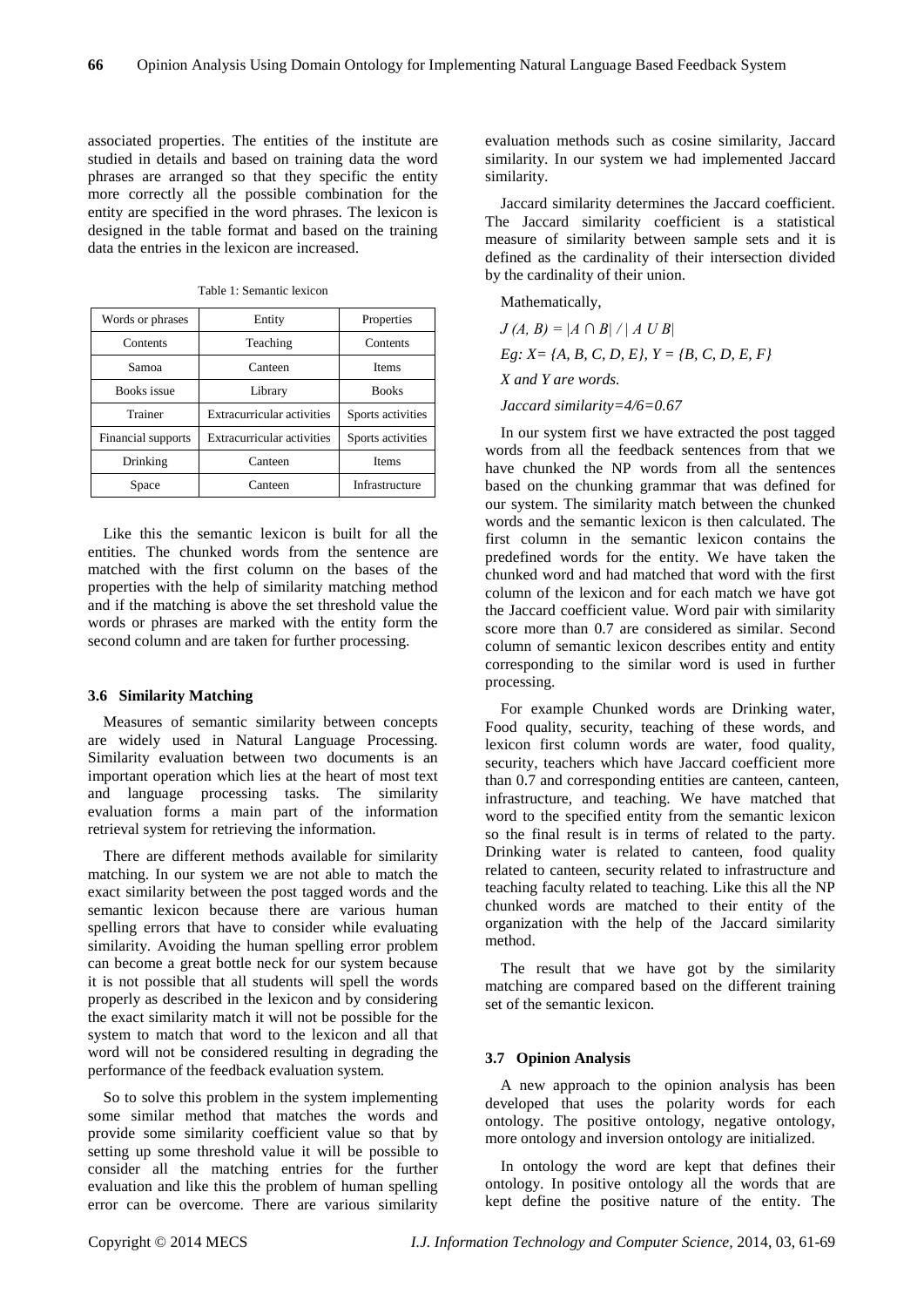positive ontology defines the entity as positive if the words of that ontology are specified in the sentences.

The negative ontology is same as positive ontology but it defines the negative polarity of the entity. In the negative ontology we have kept all the words that define the negative nature of the entity. The negative ontology defines the entity as negative if the words of that ontology are specified in the sentences.

The more ontology defines the extra nature of positive and negative ontology. The more ontology contains the word that defines how that word is more positive or more negative. These define an extra polarity of an entity. The words like very, more, extremely etc are used. The more ontology defines the entity as more negative if that word come before the negative ontology words and more positive if that word come before the positive ontology words.

The inversion ontology defines the nature that the word is positive or negative if the inversion ontology word appears before the positive ontology word it makes the sense of that word as negative for example if the positive word 'good' is present in the sentence and the inversion word 'not' appears before the positive word i.e. 'Not good'. It makes the negative polarity same as with the negative words if the inversion word appears before the negative ontology word then it makes the sense of that word as positive. For example

If the negative word 'bad' is present in the sentence and the inversion word 'not' appears before the negative words then it sense the word as positive.

By using this ontology an algorithm has been proposed that will help in deciding the polarity of the sentences.

## Algorithm for positive words

*If (sentence. Contains (positive\_feedback\_ontology [PC]))*

*If (sentence. Contains (more ontology [ici]))*

*If (index3 < index1)*

*Good\_count++;*

*If (sentence. Contains (inversion ontology [ic]))*

$$
If (index 2 < index 1)
$$

*If (inv\_word == true && more\_word == true)*

 *bad\_count+=2;*

 *Good\_count--;*

$$
Else if (inv\_word == false)
$$

*Good\_count++;*

 *Else*

*Bad\_count++;*

The algorithm works in the following manner for positive words

First a pointer PC is declared that search for the positive feedback ontology word in the sentence it searches for all the words in the sentence. If the positive feedback ontology word is found it stores it's index in index 1 then it check for the more ontology word the pointer ici is initialized it check the more ontology word in the sentence if that word appears it stores it's pointer in index 3 then we check that if index 3 pointer is less then index 1 pointer then we increment the good count by 1 now we check for the inversion ontology we initialized a pointer ic if it searches for all inversion ontology word in the sentences if that word appears in the sentences it stores its index in index 2. If index 2 is less then index 1then the inv word in true then it check that if both inv word =true and more word =true then it increment the bad count by 2 and decrement the good count by 1and if only inv word =true then it increment the bad count by 1. If both inv word and more word are false then it increment the good count by 1.like this we get a good count for the positive word and a double count for the more positive word and bad count if the positive word is followed by an inversion word.

#### Algorithm for negative words

*If (sentence. Contains (negative\_feedback\_ontology [NC]))*

 *If (sentence. Contains (more ontology [ici]))*

 *If (index3 < index1)*

 *Bad\_count++;*

*If (sentence. Contains (inversion ontology [IC]))*

 *If (index2 < index1)*

 *If (inv\_word == true && more\_word == true)*

 *good\_count+=2;*

 *Bad\_count--;*

 *Else if (inv\_word == false)*

*Bad\_count++;*

 *Else*

$$
Good\_count++;
$$

The algorithm works in the following manner for negative words

First a pointer NC is declared that search for the negative feedback ontology word in the sentence it searches for all the words in the sentence. if the negative feedback ontology word is found it stores it's index in index 1 then it check for the more ontology word the pointer ici is initialized it check the more ontology word in the sentence if that word appears it stores it's pointer in index 3 then we check that if index 3 pointer is less then index 1 pointer then we increment the bad count by 1 now we check for the inversion ontology we initialized a pointer ic it searches for all inversion ontology word in the sentences if that word appears in the sentences it stores its index in index 2. If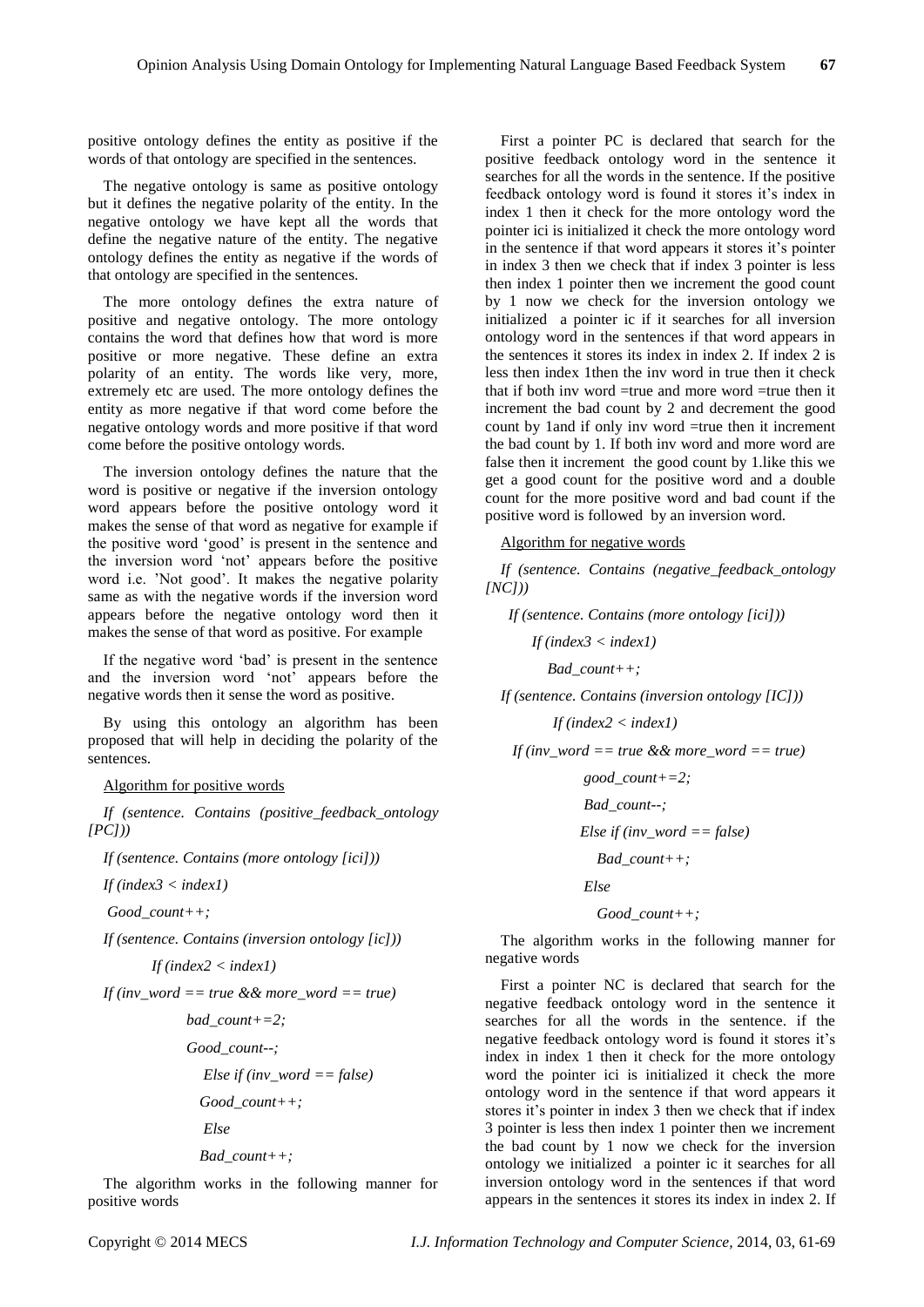index 2 is less then index 1then the inv word in true then it check that if both inv word =true and more word =true then it increment the good count by 2 and decrement the bad count by 1 and if only inv word =true then it increment the good count by 1. If both inv word and more word are false then it increment the bad count by 1.like this we get a bad count for the negative word and a double count for the more negative word and good count if the negative word is followed by an inversion word.

In the feedback system these opinion method has been used and in the evaluation part the method is tested with the different lexicon and the test dataset.

#### **IV. Experimental Result**

IR researchers have developed evaluation measures specifically designed to evaluate rankings. Most of these measures combine precision and recall in a way that takes account of the ranking. The results of the opinion analysis are computed by taking the parameters precision and recall.

Precision is one measure of the effectiveness of some computer applications for finding search words, candidate terms, and other items. Precision is a measure of the proportion of the results of a computer application that are considered to be pertinent or correct. For example, the system searches similarity match between the words and the semantic lexicon for the test data set and finds 304 sentences, 285 of which are really correct, then the system precession is 93.57%.

Recall is one measure of the effectiveness of some computer applications for finding search words, candidate terms, and other items. Recall is a measure of the proportion of all possible correct results of a computer application that the application actually produces. For example, suppose you are using a computer application to search for terms in a document that has 80 terms in it. (You know because you counted them.) If the application finds 55 of these terms, then the recall of the application is 55 out of 80, or 0.62. The system searches similarity match between words and semantic lexicon that has 326 sentences in it. If the system finds 303 of these terms, then the recall of the system is 303 out of 326, or 92.90%.

In feedback analysis system these two parameters are evaluated for checking the accuracy of the system. In semantic analysis evaluation the three training dataset were considered of 500, 800, 1200 sentences. The semantic lexicon was trained with these sentences and precision and recall were calculated by varying this dataset. The test dataset contains 326 sentences these all sentences were tested on different semantic lexicon and result was calculated.

The table below shows all the data related to semantic analysis three datasets, their precision and recall value and the graph showing the variation in the result. [5]

Table2: Semantic analysis data

| SR NO | <b>TRAINING DATA</b> | <b>PRECISION</b><br>(% ) | RECALL<br>(% ) |
|-------|----------------------|--------------------------|----------------|
|       | 500                  | 93.65                    | 54.29          |
|       | 800                  | 99.65                    | 88.34          |
|       | 1200                 | 99.67                    | 92.94          |



Fig. 4: Precision and Recall

From the result of the semantic analysis it is understood that the system will work more efficiently with the increase in size of the training data.

In opinion analysis evaluation, all the possible positive, negative, inversion and more words are added to the respective ontology's. The test dataset of 326 sentences evaluated on the feedback system and the result is calculated in the terms of precision.

The result contains all the entity of the institute and their precision value. The table below shows all the sub domain entity value the number of right and wrong value that have been calculated by the system for each entity based on these precision values a graph is plotted.

| <b>ENTITY</b>  | <b>CORREC</b><br><b>TVALUE</b> | <b>INCORRECT</b><br><b>VALUE</b> | <b>PRECISION</b><br>(% ) |
|----------------|--------------------------------|----------------------------------|--------------------------|
| Canteen        | 43                             | 11                               | 79.62                    |
| Infrastructure | 34                             | 12                               | 73.91                    |
| Teaching       | 29                             | 5                                | 85.24                    |
| Library        | 32                             | 9                                | 78.04                    |
| Lab facility   | 34                             |                                  | 82.92                    |
| Placement      | 45                             |                                  | 86.53                    |
| Activities     | 38                             | Q                                | 80.85                    |

Table 3: Opinion analysis data



Fig. 5: Opinion Precision graph